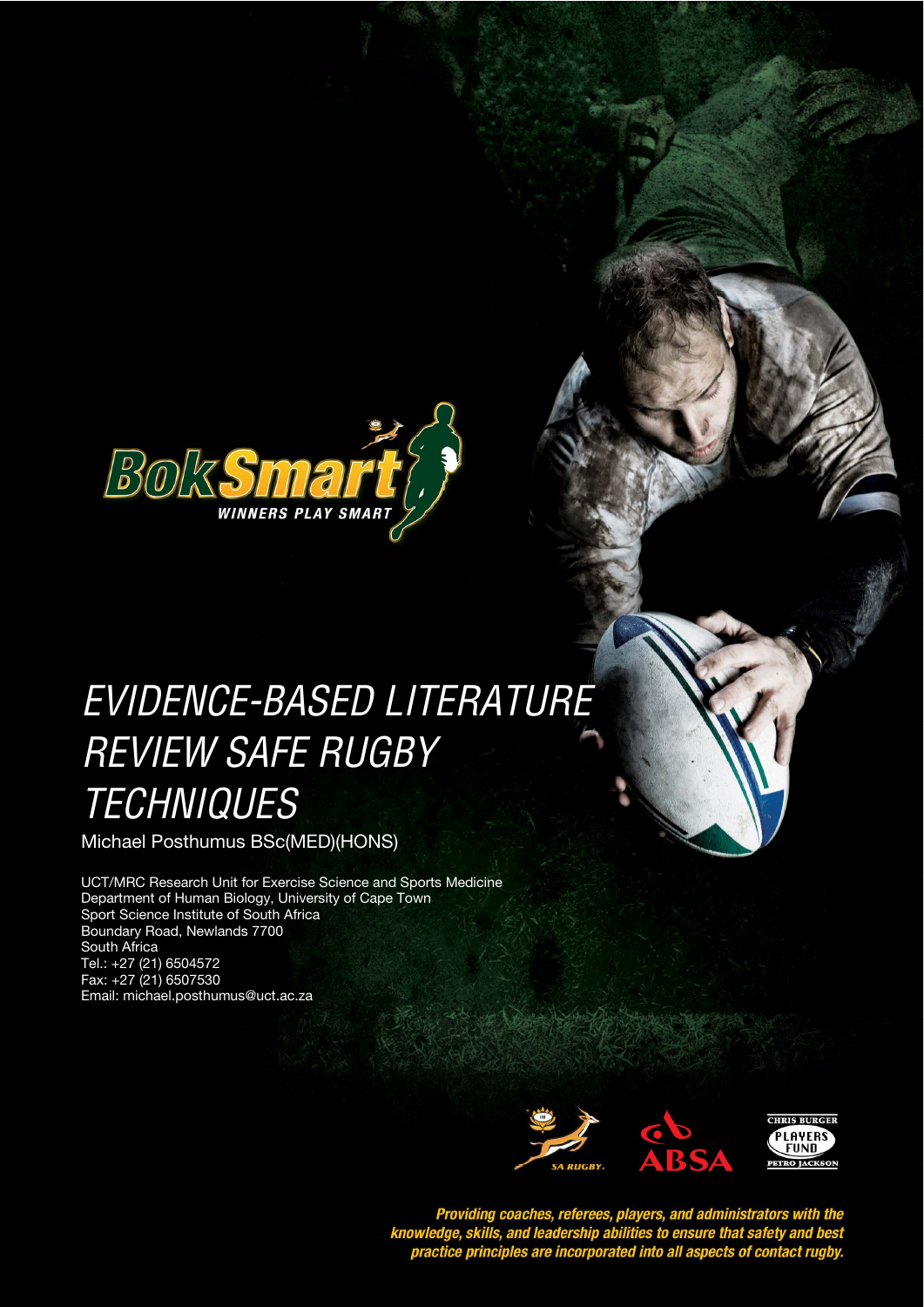#### **INTRODUCTION**

Rugby Union is played in more than 100 countries across five continents by more than three million people between the age of six and 60 (15,16). In South Africa, a reported total of 326 565 rugby players are currently participating in club and school rugby matches (39). As with any contact sport, rugby has a high risk of injury. The incidences of match-related injuries are much higher than in other popular South African team sports. Two hundred and eighteen and 120 "time-loss" injuries per 1000 rugby match hours have been reported for international and club rugby respectively <sup>(1)</sup>. Soccer and cricket have much lower incidence with international and club soccer resulting in 42 and 26 injuries respectively per 1000 hours during matches and international and club cricket resulting in 2.8 and 1.8 injuries respectively per 1000 match hours <sup>(1)</sup>.

The majority of injuries result from contact phases of play such as the tackle, taking the ball into contact, the scrum, the ruck and maul and the lineout (1,7). Although the tackle situation has demonstrated the majority of injuries in South African schoolboy (55%)  $(34)$  and senior rugby players (40%)  $(3)$ , the scrum carries a 60% greater risk per event  $(7)$ . Injuries to the head and neck resulting in permanent (>12 months) severe functional disability, which have recently been defined as "non-fatal catastrophic injuries" (7) are unfortunately also a part of the game  $^{(26)}$ . Head and non-fatal catastrophic neck injuries have been shown to range from 12%-33% of all injuries <sup>(1)</sup>. A 2001 analysis <sup>(31)</sup> of published cervical spine injury data reported distributions of catastrophic cervical spine injuries in specific phases of play: the scrum resulted in 40%, the tackle resulted in 36%, the ruck and maul in 17% and other phases only resulted in 6% of catastrophic cervical spine injuries.

During recent years the incidence of head and cervical spine injuries has caused huge concern to the medical fraternity (1, 13, 19-21, 26, 31, 32, 37, 41). Measures to reduce the number of catastrophic injuries have included law changes and educational initiatives  $(26, 31, 32)$ . Laws governing the scrum, including scrum engagements, and the tackle have been adapted to make the game safer and to avoid non-fatal catastrophic injuries to the cervical spine  $(17, 26, 31)$ . Examples of law changes introduced to reduce the incidence of catastrophic injuries include the Crouch-Touch-Pause-Engage sequence of scrum engagement and the outlawing of high and spear tackles. A recent evaluation <sup>(34)</sup> of a national injury prevention programme (the New Zealand RugbySmart programme) on serious spinal injuries in rugby union showed that its introduction has coincided with a reduction in the rate of disabling spinal injuries. Since the introduction of the programme in 2001, the incidence of scrum-related spinal injuries decreased from the predicted number (based on the injury rates of previous periods) of 19 to 8. Similarly, injuries resulting from tackles, rucks and mauls decreased from the predictor number of 9 to 7. This study demonstrates the benefit of teaching safe and effective techniques in rugby.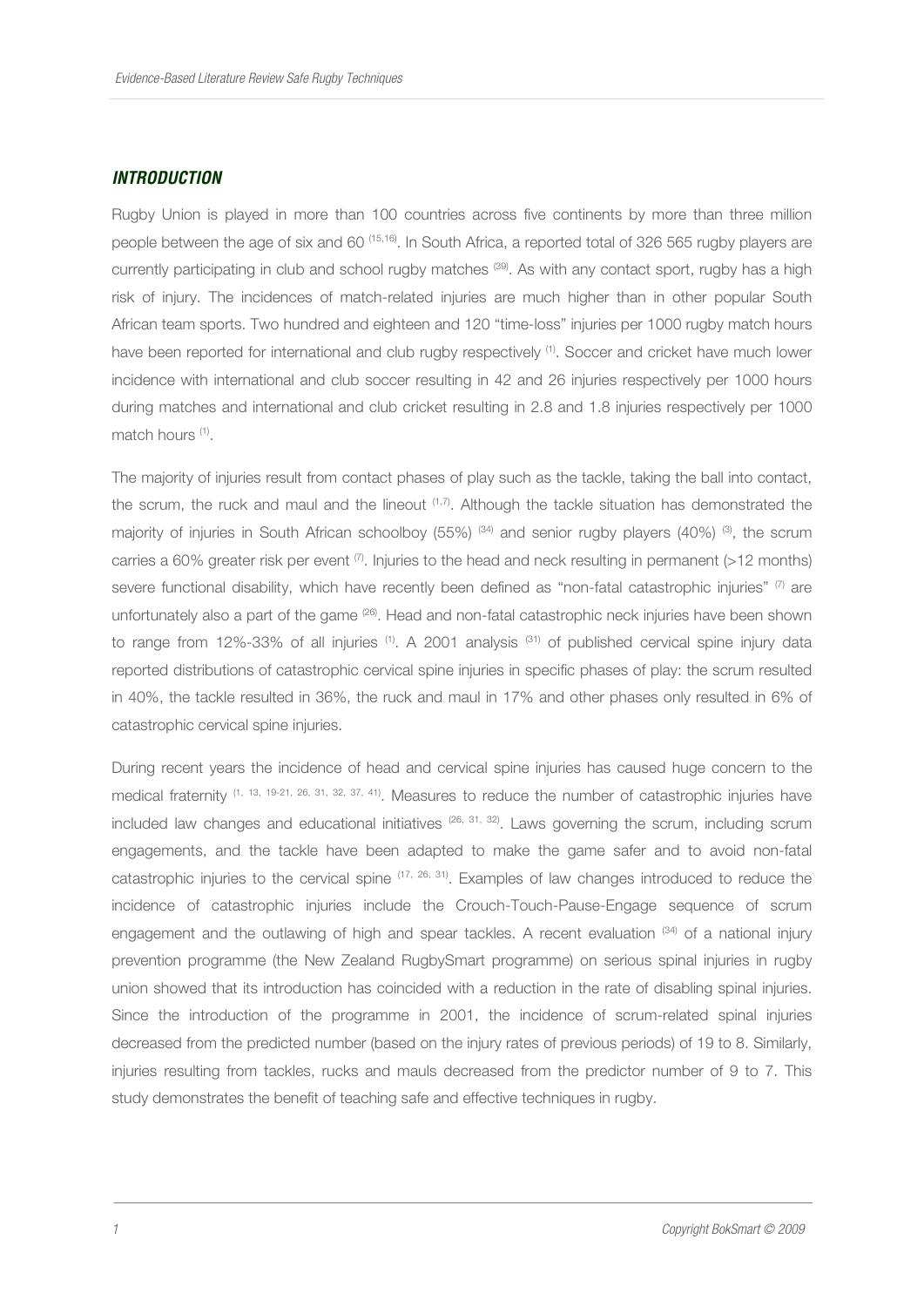The need for coaches to emphasise correct technique is extremely important and one of the few possible modes to reduce injuries, such as non-fatal catastrophic injuries to the head, neck, brain and spine. The purpose of this section is not only to provide evidence of safe techniques during the contact phases of the game (tackling, taking ball into contact, scrum setting and engagement, lineouts as well as rucks and mauls), but also to provide empirical evidence that safe technique is effective technique. Coaches are thus able to ensure greatest safety to their players while improving their technical effectiveness.

#### **TACKLING: SAFE AND EFFECTIVE TECHNIQUE**

In studies reporting the incidence of rugby union injuries, tackling has been shown to be the cause of 25% and 14% of injuries in schoolboy and adult South African rugby players respectively (3,34). The most frequent body sites injured during tackling (injuries to the tackler) were the upper limb (35%), including the shoulder and clavicle; the head, neck and face  $(28%)$  and the lower limb  $(27%)$   $^{(42)}$ . It has been reported that the injury with the highest incidence in tackling is a cervical nerve root injury for forwards and concussion for backline professional rugby players (1). These results are in agreement with previously reported injuries in South African schoolboys, which similarly demonstrated a large proportion of tackle injuries to the head and neck  $^{(34)}$ . Roux et al.  $^{(34)}$  also reported concussion to account for 14% of injuries incurred while tackling. Tackle injuries were most often associated with front-on tackling, rather than tackling from the side or from behind (33, 42).

The tackle has been shown to be the major contributor to serious catastrophic cervical spine injuries (36% of all reported non-fatal catastrophic cervical injuries) (31). Trauma to the cervical spine may occur during tackling through vertex impacts and hyperflexion (26). Although the mechanism of cervical spine tackle injuries have not been substantially reported in rugby union, it has been proposed to be a result of hyperflexion of the neck (26, 31). The mechanism of catastrophic cervical spine injuries during the American football tackle has however been very well researched and documented <sup>(13)</sup>. Axial loading, which occurs during contact with the top or crown of the head or helmet (referred to as spear tackling in American Football) is the primary mechanism of catastrophic spinal injuries in American Football <sup>(13)</sup>.

Non-fatal catastrophic cervical spine injuries which occur during tackling caused by both mechanisms described above are avoidable through coaching and implementing safe and effective technique. A general lack of skill from the tackler has been highlighted as a risk factor to catastrophic cervical injuries and concussion (10, 26, 31), and as the primary reason for a much higher rate of tackling injuries sustained amongst schoolboys<sup>(3)</sup>. It is therefore important, especially at lower levels, to emphasise the basics of safe and effective tackling technique, and primary emphasis should be placed on the head and neck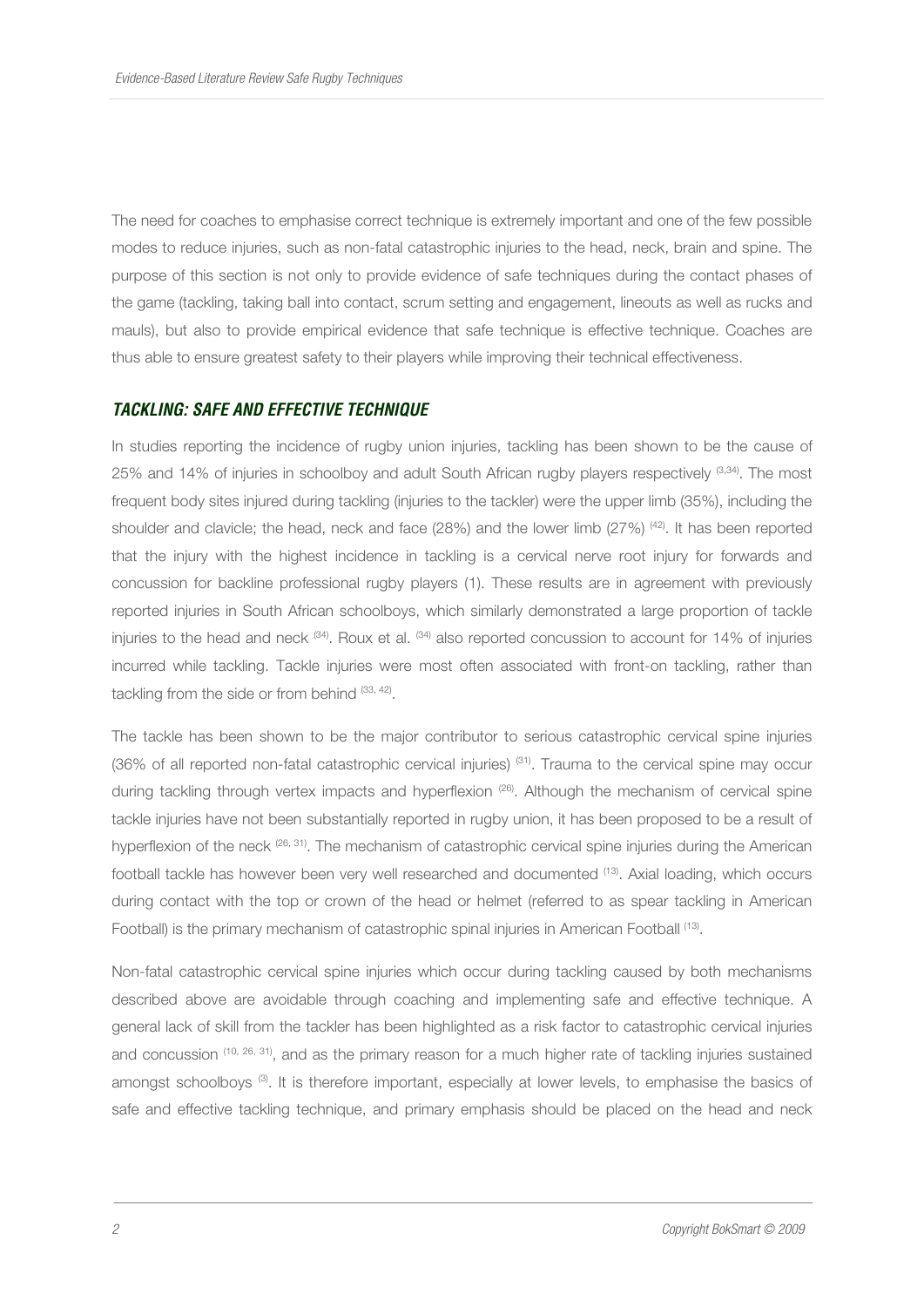position in the tackle. Most importantly, players should be coached to place their heads in the safest area when tackling, e.g. place the head behind the buttocks of the ball carrier, and ensure that the face is always up when performing a side-on tackle.

The cervical spine is able to dissipate forces by controlled spinal motion through the paravertebral muscles, eccentric contractions and intervertebral discs (40). When the natural lordosis (curve) of the cervical spine is lost, due to head-down contact, the forces generated by contact to the top of the head are transmitted along the vertical axis of the spine and are no longer able to be dissipated (13). It is under these conditions that the spine fails in a flexion mode, resulting in fracture, which may sever the spinal cord and cause instant paralysis (26). Forced hyperflexion from entering the tackle with the head flexed may also result in a similar vertebral dislocation or fracture and subsequent catastrophic cervical injury.

Ex vivo laboratory experiments of the cervical spine have presented evidence to suggest that the cervical spine is able to bear greatest axial forces when in the natural lordotic position (27, 28). Loss of lordosis has been shown to increase the risk of cervical spine injuries  $(28)$ . This principle also applies to the thoracic and lumbar vertebrae. The flexed and twisted spine was less able to resist applied axial torques, thus a loss of spinal lordosis may also increase the risk of torsional injury <sup>(22)</sup>. Although the tackler's anatomical site of contact should always be the shoulder, safety must be ensured by keeping the face up and focused on the core of the approaching ball carrier. The spine should also always be in its strongest position of resisting front-on axial forces and sideways axial torques, and thus a tackle should always be performed with a neutral straight spine with natural lordosis (spine in line) with the tackler's shoulders above the hips. This position will not only reduce the risk of injury but also produce greater force development during the tackle and thus improve the effectiveness of the tackle.

Contrary to what is often believed, approaching the tackle half-heartedly may in fact place the tackler at greater risk of injury. Greater differential impact between the tackler and the person being tackled seem to be a major risk factor for injury to the player with lower momentum <sup>(10)</sup>. This emphasises the need to dominate the tackle situation and it has been suggested that players "gain momentum again as soon as possible after completing a phase of play in order to reduce the probability of being injured in the next tackle in which they are involved" (10). Dominating the tackle situation requires the tackler to close down the space between himself and the attacking player while ensuring a powerful leg drive into the tackle. Shortening steps before contact, driving forcefully with the shoulder on the same side as the leading leg, and hitting into the trunk is the safest and most effective way to execute a tackle.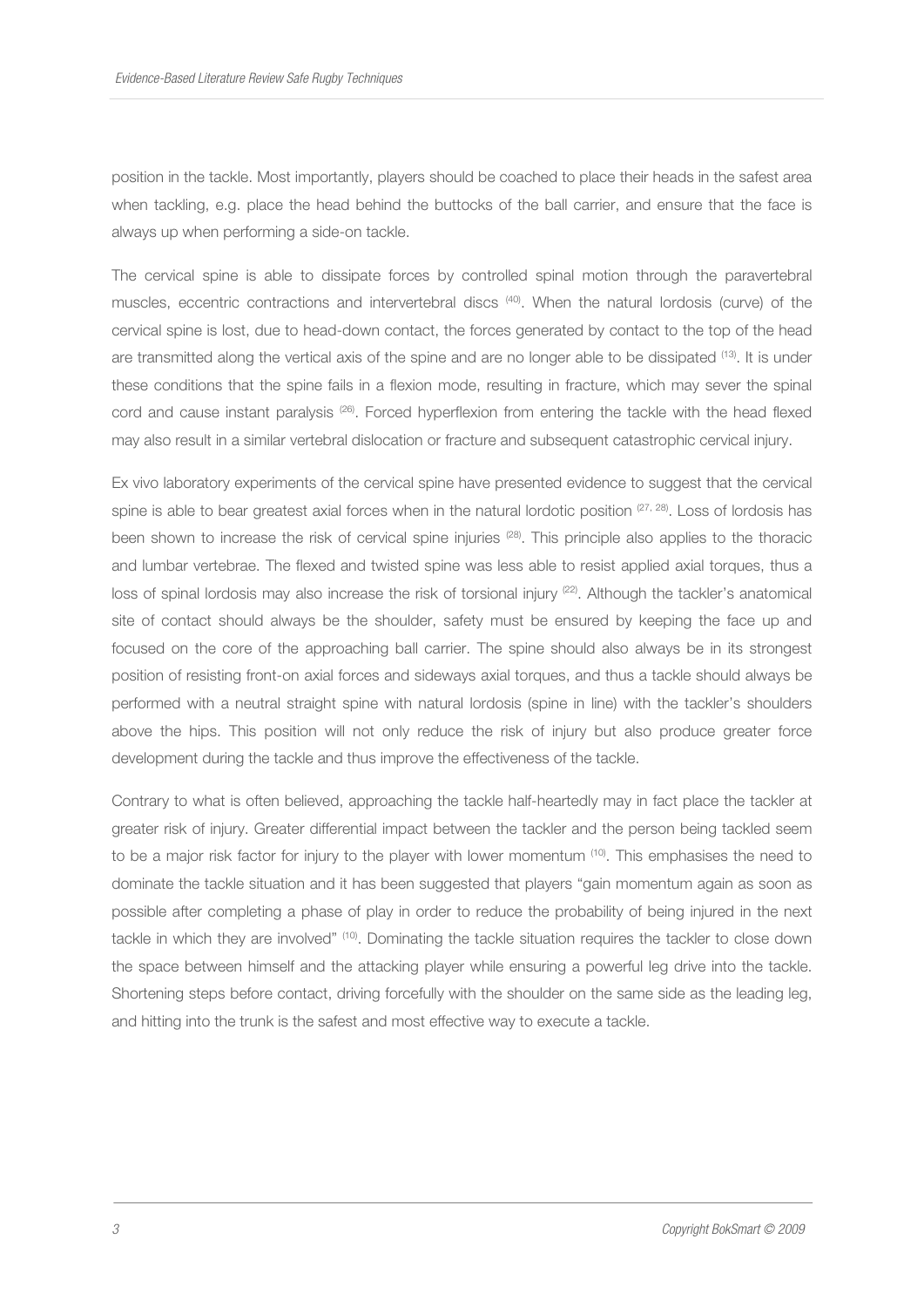Tackles from the front (front-on) have been shown to result in the greatest number of injuries and injury burden (days off) per 1000 player-hours <sup>(33)</sup>. Although this finding is largely due to the high frequency of the front-on tackle, a focus on this specific event has the greatest potential to reduce morbidity of tackle injuries (9). Furthermore, the nature of the game makes this tackle unavoidable and thus it is important to coach safe and effective techniques. Previous research <sup>(42)</sup> reporting injury frequency to the tackler has shown injury to be greater when tackling the trunk (57%) than when tackling low (43%), but this may also be explained by the higher frequency of the trunk tackle (130 tackles per match) compared to the low tackle (30 tackles per match). A recent study <sup>(33)</sup> has found the injury rate and injury burden (days off) per 1000 player hours to be lower when performing a tackle to the middle zone (trunk) of the ball carrier, compared to tackling low (legs). When assessing the tackling mode of all recorded "stopping" front-on tackles, which was the tackling mode presenting the greatest number of injuries to the tackler, reported in the study by Wilson et al <sup>(33)</sup>, 64% of injuries occurred while tacking low (7 out of 11) and only 36% of injuries occurred while tackling the trunk (4 out of 11). An analysis of contact area playing styles has also observed that team success requires tackles to the waist, rather than leg tackles (17). It may therefore safely be recommended that the zone between the upper thigh and the sternum be the target for contact when performing a front-on tackle on the advancing ball to ensure safe and effective technique.

In a recent effort to further understand the relationship between tackle-related injuries and fatigue it was demonstrated that an effective tackling technique under non-fatigued conditions does not necessarily result in effective tackling technique when fatigued (9). This emphasises the importance of conditioning, and provides evidence for advocating the practise of safe and effective tackling technique training under fatigued conditions.

## **BALL CARRYING AND TAKING THE BALL INTO CONTACT: SAFE AND EFFECTIVE TECHNIQUE**

Although most frequencies are similar, the bulk of the published literature has shown the incidence of injury to the ball carrier as being greater than to the tackler  $(1, 3, 18, 19, 26, 33, 34)$ . A recent comprehensive analysis of 52 248 tackle events in 10 050 player-hours has shown the burden (days off) of injury, which is a product of severity and rate of injury, to the ball-carrier to be nearly double the burden to the tackler (33). Thus, it may be argued that coaching safe and effective ball-carrying and attacking techniques are more important than coaching correct tackle techniques.

Anatomical sites most often injured by the ball carrier include the lower limb (51%), the head, neck and face (17%), and the upper limb (15%) <sup>(42)</sup>. The majority of injuries were sprains/strains (43%) and haematoma/bruises (29%). It has been reported that the injury with the highest incidence to the ball carrier is a thigh haematoma for both forward and backline rugby players <sup>(1)</sup>. The injury resulting in most days absent in professional rugby players were anterior cruciate ligament and medial cruciate ligament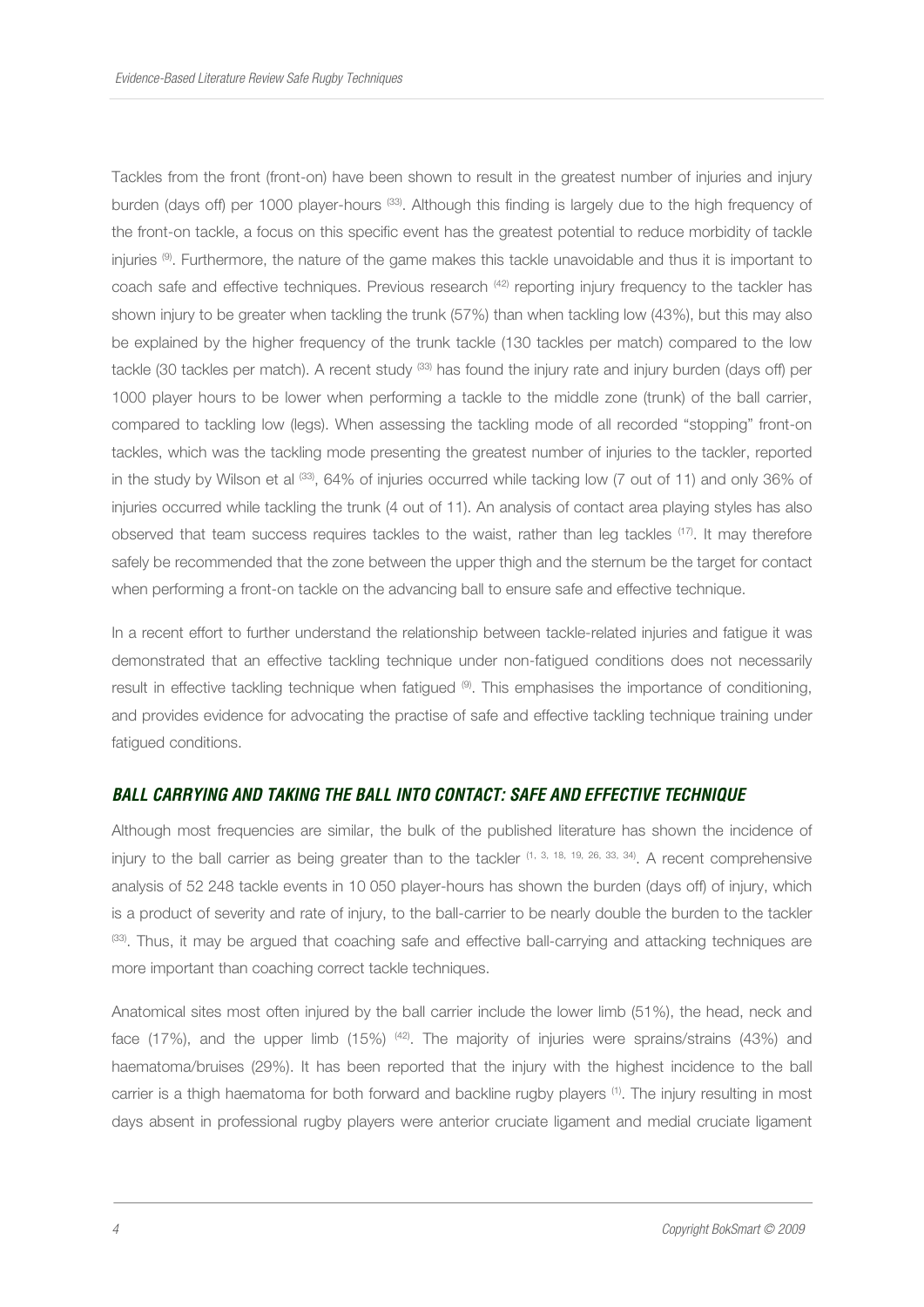injuries to the forwards and backs respectively (1). Non-fatal catastrophic cervical spine injuries have also been reported to occur to the ball carrier, in similar frequencies to that of the tackler  $(26, 31)$ .

Catastrophic cervical injuries to the ball carrier are predominantly caused by illegal tackles (26, 31). Both high tackles and spear tackles put the ball-carrier at huge risk of cervical spine injury. Spear tackling, which in rugby union is described as lifting the ball-carrier off his feet and driving him head first into the ground, has been outlawed and stricter enforcing of this law has recently been introduced (16, 26, 31). The illegal high tackle is also outlawed due to its high risk <sup>(16, 26)</sup>. Tackles around the neck may force the neck into either hyperextension (bent backwards) or hyperflexion and rotation, which may be sufficient to cause fracture or dislocation of the cervical vertebrae and possibly severing of the spinal cord. Cervical injury due to axial loading (as described in the tackle section above) may also occur in the ball-carrier either from being spear tackled or by making contact with the top of the head by entering the tackle with the head down (26, 31).

The essential safe body posture of tackling also applies to safe technique when taking the ball into contact. When contact is unavoidable, the contact situation should always be entered with the head up and back straight. As explained in the TACKLING section, loss of spinal lordosis has been shown to be a weaker position, while greater force and torque may be transferred into the contact situation when a neutral back with natural lordosis is maintained (11, 22, 27, 28).

Effective and successful ball-carrying techniques have been well described (23, 36, 38). Dominating contact  $(23, 36)$ , evading contact  $(36)$ , body position in contact (23, 38) and turning towards your support  $(23, 38)$  have all been shown to be associated with effective and successful ball-carrying. Sayers and Washington-King (36) characterised effective ball-carries into contact; their results demonstrated that maximal running intensity, running at an oblique angle and performing a forward step all resulted in the greatest number of positive outcomes while carrying the ball. Oblique evasive running (defined as running "towards the defensive line, but not directly at defenders; e.g. where an attacker ran at the shoulder of a defender") measured much greater positive outcomes compared to running at a defender or angled running (defined as "runs not directed towards the defensive line; e.g. where an attacker tries to run around the defence using speed") (36). Performing a forward step (defined as an "evasive movement involving stepping motions originated from the outside leg and involving predominantly forwards motion"), displayed much greater positive outcomes than a lateral step (defined as an "evasive movement involving predominantly sideways stepping motion") and a swerve (defined as an "evasive movement initiated from the inside leg") (36). Dominating the tackle situation is essential to crossing the advantage line. When the ball carrier was able to meet the tackler once he had crossed the advantage line, the ball was retained 67% of the time, compared to a ball retention rate of 44% when the advantage line was not reached  $^{[23]}$ .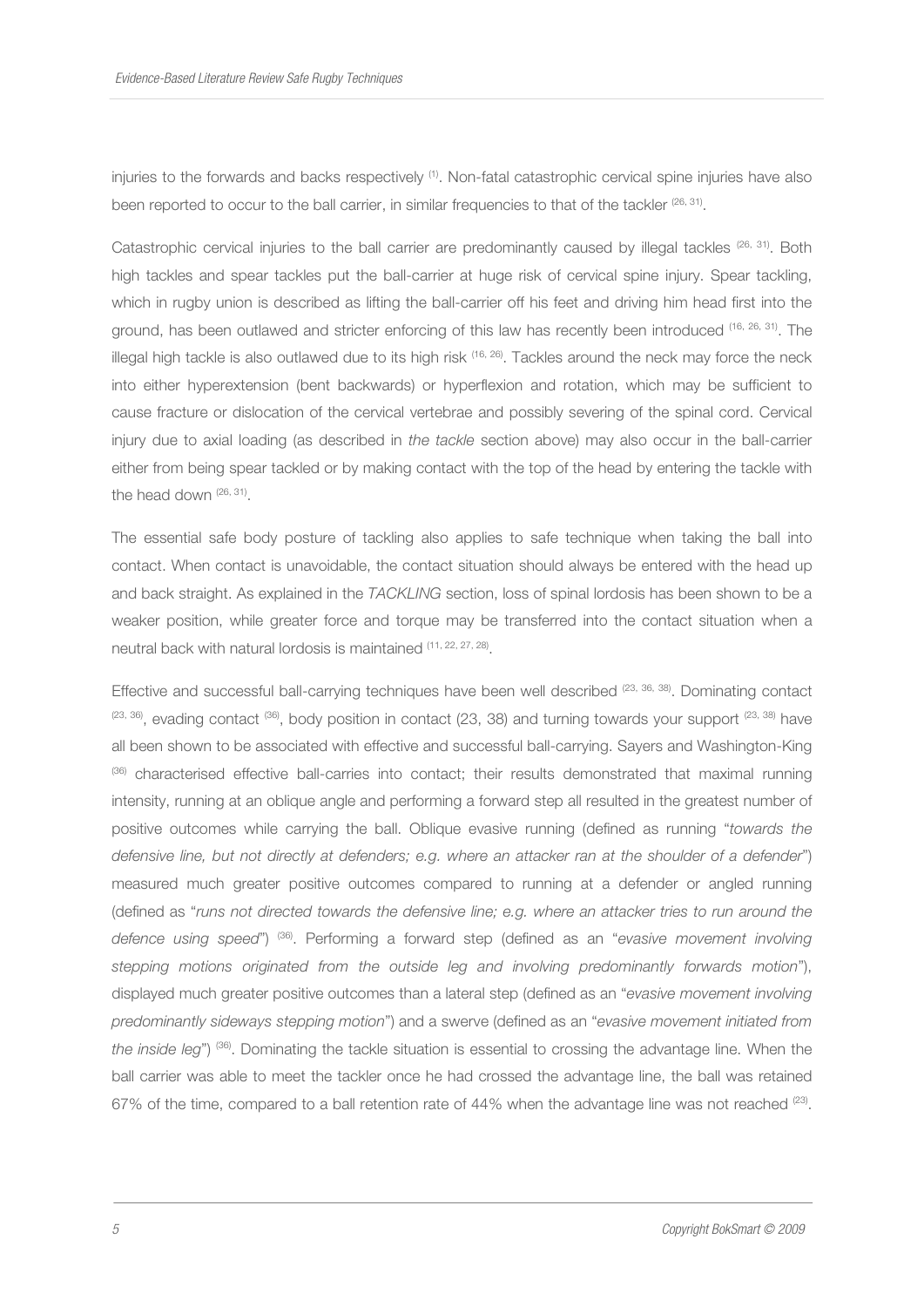As described for the tackler, the prevalence of injury is much greater to the player in the tackle situation with the lower momentum <sup>(10)</sup>, thus dominating the contact situation will once again emphasise the concept of safe technique also being the most effective technique.

Evasion techniques such as oblique running and forward stepping will reduce the magnitude of the collision forces (36), thereby decreasing the effectiveness of the tackle while making the ball-carry safer and very effective. Ball carriers should not run directly at defenders, as this will not only decrease the effectiveness of the ball carry (36), but also place the ball carrier and the tackler under unnecessary risk of injury.

The low body position of the ball carrier and turning towards supporting players has also been shown to be associated with success in contact <sup>(23, 38)</sup>. Ball retention was the highest when the body position in contact was classified as low (55.5%), compared to a medium (46.6%) and a high (31.9%) body position, and when the ball-carrier turned his body towards his support (68.2%), compared to away from his support (61.5%) and not turning at all(42%)  $^{(23)}$ . A more recent analysis of the contact situation  $^{(38)}$  showed similar results; it was found that possession was retained 90% of the time when the ball was carried into contact with a low body position. A low body position is not only the most effective carrying position, but also the strongest and safest. A low body position will widen the base of support, lower the centre of gravity of the ball-carrier and allow for a more powerful leg drive into contact. Turning towards support in the tackle situation is a very significant action in retaining possession  $(23, 38)$ , but also protects the ball carrier from injury caused by more defenders joining the tackle situation.

#### **SCRUM SETTING AND ENGAGEMENT: SAFE AND EFFECTIVE TECHNIQUE**

When scrumming injuries are reported as the incidence of injury per player-hours, the high risk of the scrum situation is often underestimated  $(7)$ , but when comparing the propensity of a contact event to induce injury, the scrum is the contact phase bearing the greatest injury risk  $(7)$ . Risk of injury while scrumming was shown to carry a 60% greater risk of injury than the tackle situation (7). It is furthermore worth noting that the vast majority (>80%) of scrum injuries occur to the hooker and prop  $(26, 34)$ , thus emphasising safe and effective technique in these positions is particularly important.

Injuries to the head and neck contribute to 42% of all schoolboy scrum injuries <sup>(34)</sup>. Scrumming has furthermore been shown to be the phase of play which induces the greatest number of catastrophic cervical spinal injuries (31). Although comparative data has never been published, the risk of catastrophic cervical injuries per event for the hookers and props (front-row forwards) during scrumming would be considerably greater than any other position during any contact event (41).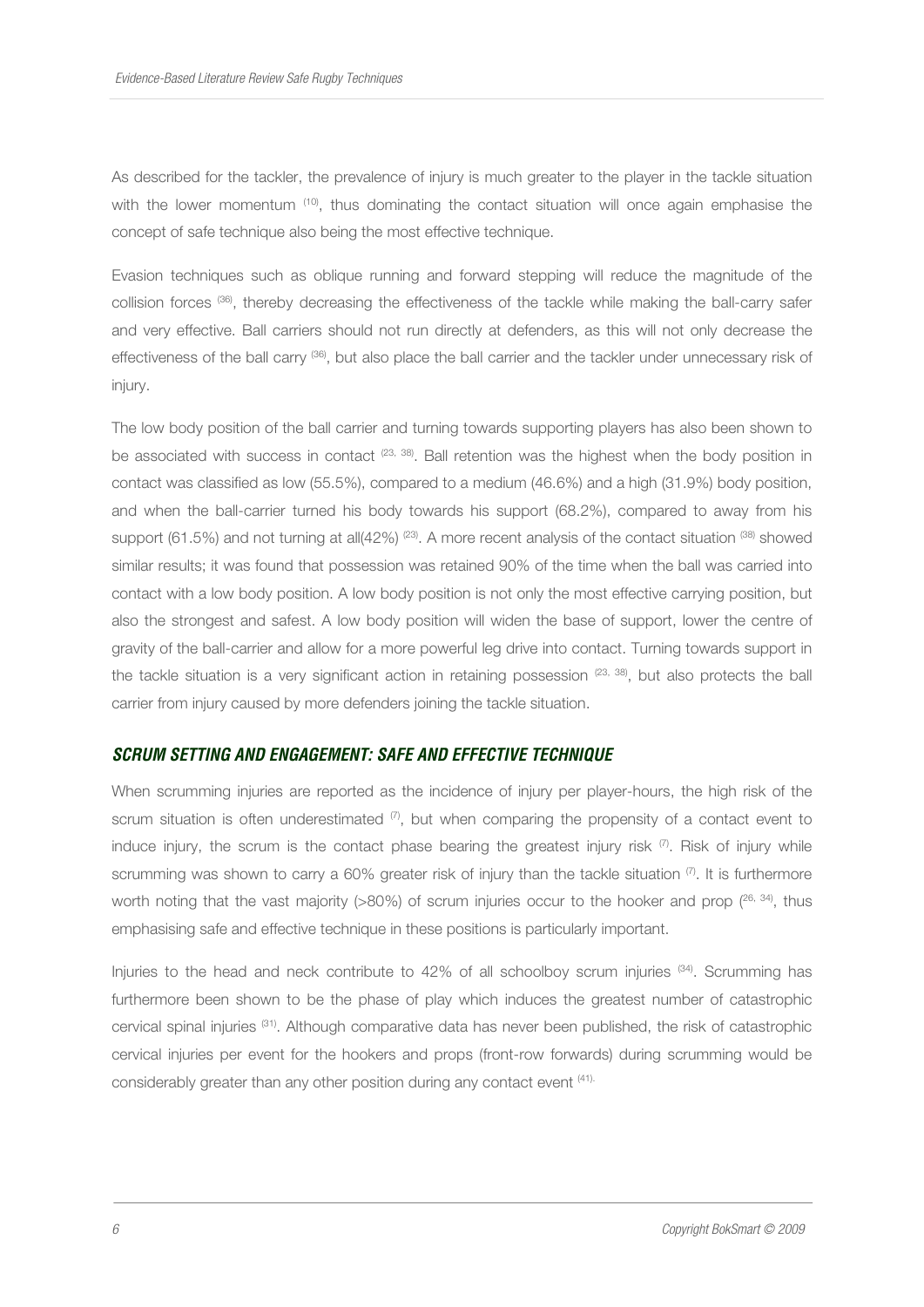It has been shown that the impulsive impact force on a scrum engagement exceeds the threshold of injury to the spine  $(24)$ . This emphasises firstly the importance of specific scrum technique training, which includes correct alignment of the head, neck and trunk, and adequate back, shoulder and neck strength to maintain a safe body position during engagement  $(24, 37)$ .

More than 90% of scrum-related catastrophic cervical spine injuries occurred during either scrum engagement (47.1%) or a collapsed scrum (45.9%)  $(31)$ . The remainder of injuries were caused by frontrow forwards actively extending their necks and driving the opposite front-row upwards. This has been termed "popping" (26), or more recently "scrumming up". This act places the opposition at great danger of catastrophic cervical injury, it is highly illegal and should be strongly discouraged <sup>(16)</sup>.

During scrum engagement, vertex impacts caused by head-down contact (similar to what was described in the TACKLE section) has the potential to cause catastrophic cervical injuries (26, 31). The crouch-touchpause-engage sequence of scrum engagement was introduced to reduce the number of these injuries <sup>(2,</sup> <sup>26)</sup>. Correct scrum setting and engagement techniques are extremely important, and if safe and effective techniques are sustained the scrum-related catastrophic cervical injury may be eliminated from the game (19) .

The crouch signal from the referee should see the front row forwards assuming a stationary crouched position. Although no research has related crouch position to force production in the scrum, a crouch position similar to the position of maximal force production while pushing is recommended. It is therefore recommended, for maximal force development as well as assurance of safety that front-row players crouch with a low body position, a straight neutral spine (spine-in-line), face-up, and with their shoulders and hips at the same height. In the crouch position it is very important to emphasise a neutral cervical spine in natural lordosis. Players are therefore recommended to have their chin up and off their chests, but not hyperextended (tilted backward). Hyperextending in the crouch position will result in the need for flexion (bending the neck forward) in order to place the head under the opposite front-row. This act may place the front-row forward in a compromised position and increase the risk of catastrophic cervical injury. It is thus recommended that players imagine they are looking at their opposite number in the crouch position over a pair on sunglasses placed on their nose.

The engage signal from the referee should be followed by both sets of front-row players driving into one another, ensuring that they maintain spine-in-line for optimal force transfer and personal safety. Research has shown that the magnitude of forward force generated by a pack of forwards once they had engaged is greater when the front row is packed as low as possible  $(24)$ , with the head, trunk and legs in alignment, and ensuring a maximal angle at the hip <sup>(14)</sup>. A practical evaluation of individual scrumming technique has shown that a horizontal spine is a strong predictor of scrumming performance (4). The hip angle has been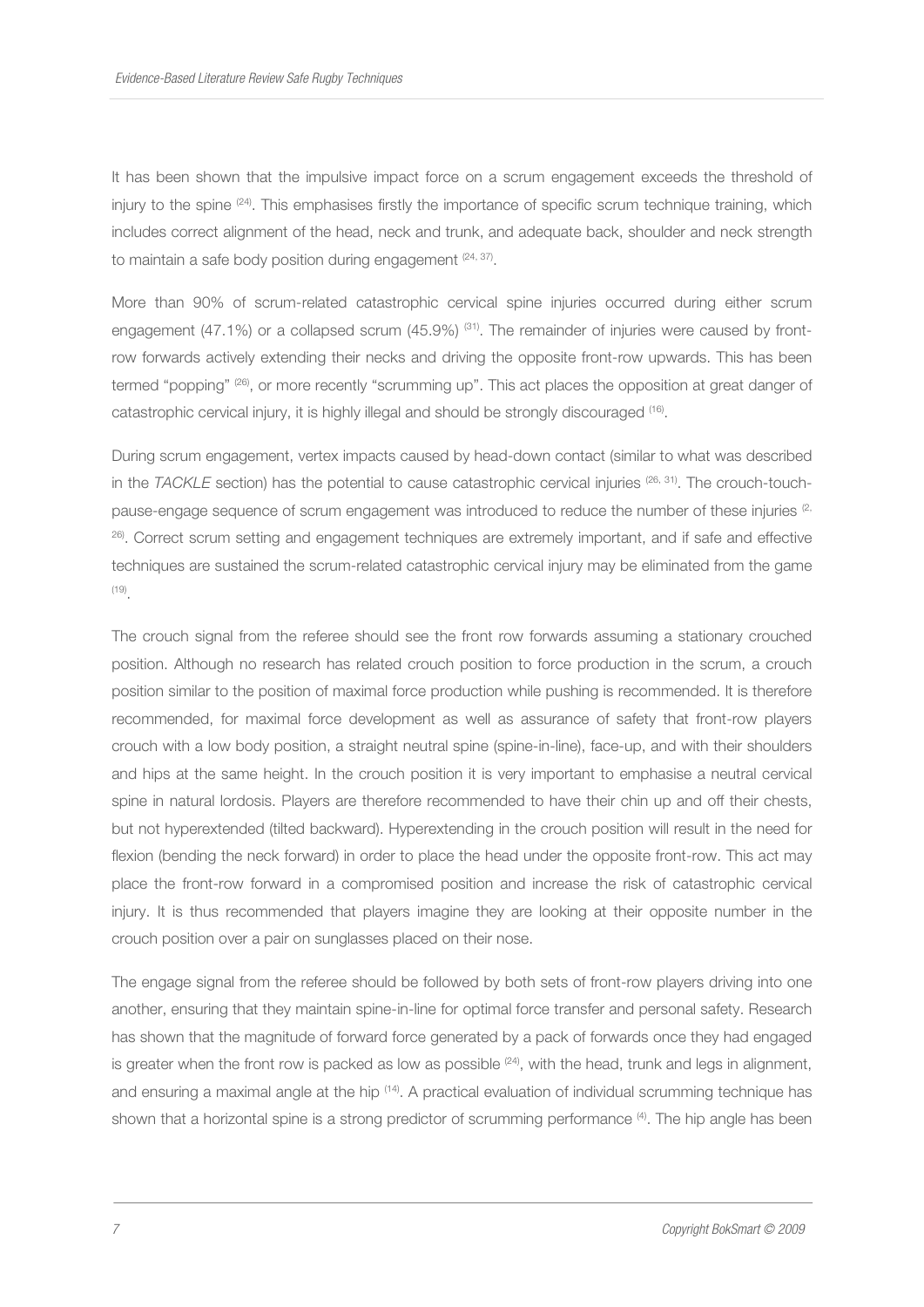shown to be a factor when building a model for predicting maximal pushing force in the scrum; the mean hip angle in this study was  $123^{\circ} \pm 24^{\circ}$  (29).

The cervical, thoracic and lumbar spine are placed under a great amount of strain during the scrum engagement, and evidence suggests that the cervical spine, thoracic and lumbar spine are able to bear the greatest amount of axial forces when the spine is in a neutral position with natural lordosis (spine-inline) (11, 22, 27, 28). The flexed and twisted spine was also less able to resist applied axial torques, thus a loss of the recommended spine-in-line may also increase the risk of torsional injury <sup>(22)</sup>.

The collapsed scrum also presents a great risk of vertex impacts and forced hyperflexion with or without rotation when the heads of the front-row forwards, especially the hookers, strike the ground  $(26, 31)$ . The most effective way of preventing scrum collapse is to ensure that there are no downward forces exerted on the engage. In a study of the kinetics of the scrum, a downward force on all three front-row players was recorded at all playing levels except for international front-row forwards (24, 25). This indicates poor technique in non-international front-row forwards. Maintenance of a flat, straight, neutral spine with natural lordosis (spine-in-line) will ensure maximal forward force transfer and no downward force generation.

#### **THE LINEOUT: SAFE AND EFFECTIVE TECHNIQUE**

The propensity of the lineout to cause injury has recently been described as "very low"  $\sigma$ , and it has the lowest incidence of injury when recorded as injury per player hours and per event  $(1, 7, 18, 19, 26, 34)$ . Interestingly, lineouts have the highest severity (days off per injury) of any contact phase  $(\vec{r})$ , and should thus be an important consideration when assessing the risk factors for injuries (30). Cervical or lumbar spine facet joint injuries accounted for the majority of match-related contact injuries occurring during the lineout in professional rugby players  $\binom{7}{1}$ . Although this study  $\binom{7}{1}$  reported that only 7% of all lineouts were penalised, a similar number of events resulting in medical on-pitch attention occurred in both penalised and non-penalised lineouts.

The reported high frequency of cervical and lumbar facet injuries sustained in the lineout  $\sigma$  was in all probability the cause of jumpers losing their balance and falling, from their lifted position when jumping, to the ground. Preventing illegal actions (i.e. interfering with the opposite jumper or lifter in order to gain advantage), through stricter interpretation of the law and teaching the technique which offers the greatest stability to the jumping "pod" (jumper and two supporters), may both be effective ways of reducing lineout injuries.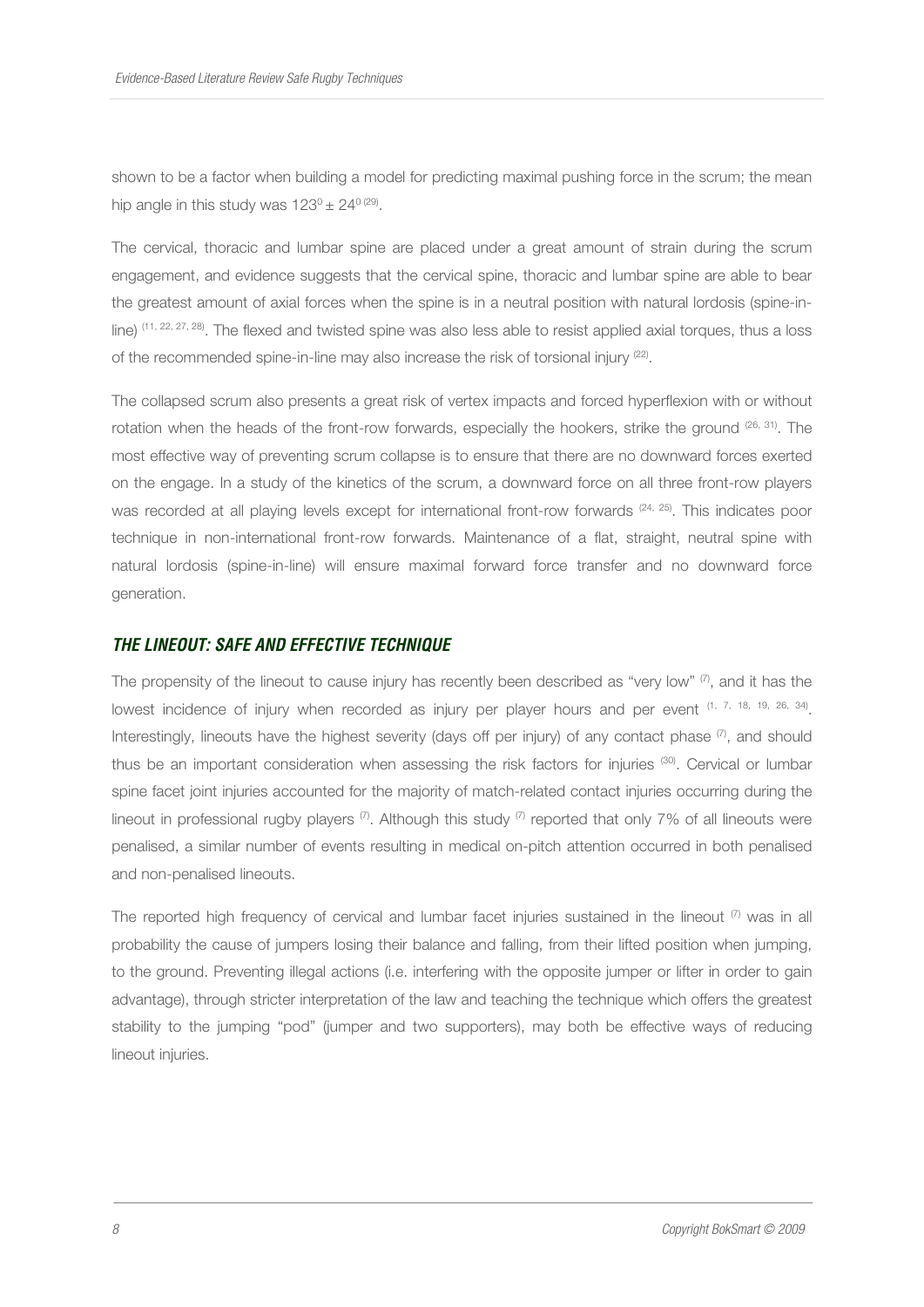For optimal force generation, players lifting the jumper should assume a low body position with straight spine. To ensure maximal height, the front supporter should grip the legs of the jumper just above the knees. Stability from the front supporter may be increased by rotating the grip around the legs so that the two hands act as a clamp, keeping the legs of the lifter together while also preventing lateral movement and imbalance of the jumper. The back supporter should keep his hands open and place the thumbs under the bulge of the buttocks (i.e. in the subgluteal fold) with the fingers folding around the back and outside of the thigh. Both the grips described above will provide greater stability and a more efficient lifting position at full extension than the frequently used "shorts grip". After the ball has been caught, the back lifter should close the space and move around slightly to protect the jumper from the opposition and prevent him from being interfered with. Supporters should be as close as possible to the jumper, as this will not only ensure the jumper reaches a maximal height, but also create a stronger base of support, and ensure a straight spine while driving the jumper forcefully using a multi-joint movement. By decreasing the horizontal distance between themselves and the jumper, supporters are able to decrease the resistive torque exerted by the jumper, and will therefore experience less force on their bodies <sup>(12)</sup>. It is thus clear that effective lifting technique is also the safest.

Once the jumper has captured the ball, the supporters should lower the lifter with controlled motion, as dropping or letting go of the jumper might cause severe injury. The jumper should always maintain a straight body position, avoiding any flexion at the hip or knee joints, and should ensure a contracted core is maintained. It is important that the jumper produces maximal power when initiating the jump. To ensure maximal power generation a countermovement (i.e. a step or drop) should precede a maximal effort jump utilising all three joints in the leg.

Although the specific lifting techniques mentioned above, and their ability to create a safer and more effective lift, has never been researched, reports and proposed technique in an analysis of lifting techniques (5), as well as reported biomechanical principles (35) support the abovementioned lifting techniques for maximum efficiency and safety.

#### **THE RUCK AND MAUL: SAFE AND EFFECTIVE TECHNIQUE**

The tendencies of sustaining ruck and maul injuries have recently been classified as low and average respectively  $(7)$ . The number of ruck and maul injuries sustained per 1000 events was lower than the equivalent measure in the tackle and in the scrum  $(7)$ . Haematomas of the calf or shin and medial collateral ligament injury caused the highest incidence and most days absent respectively for the forwards and backs during rucks and mauls (1). Although prevalence of injury is not particularly high, a case series review has shown the ruck and maul to cause 17% of all catastrophic cervical spine injuries 31) .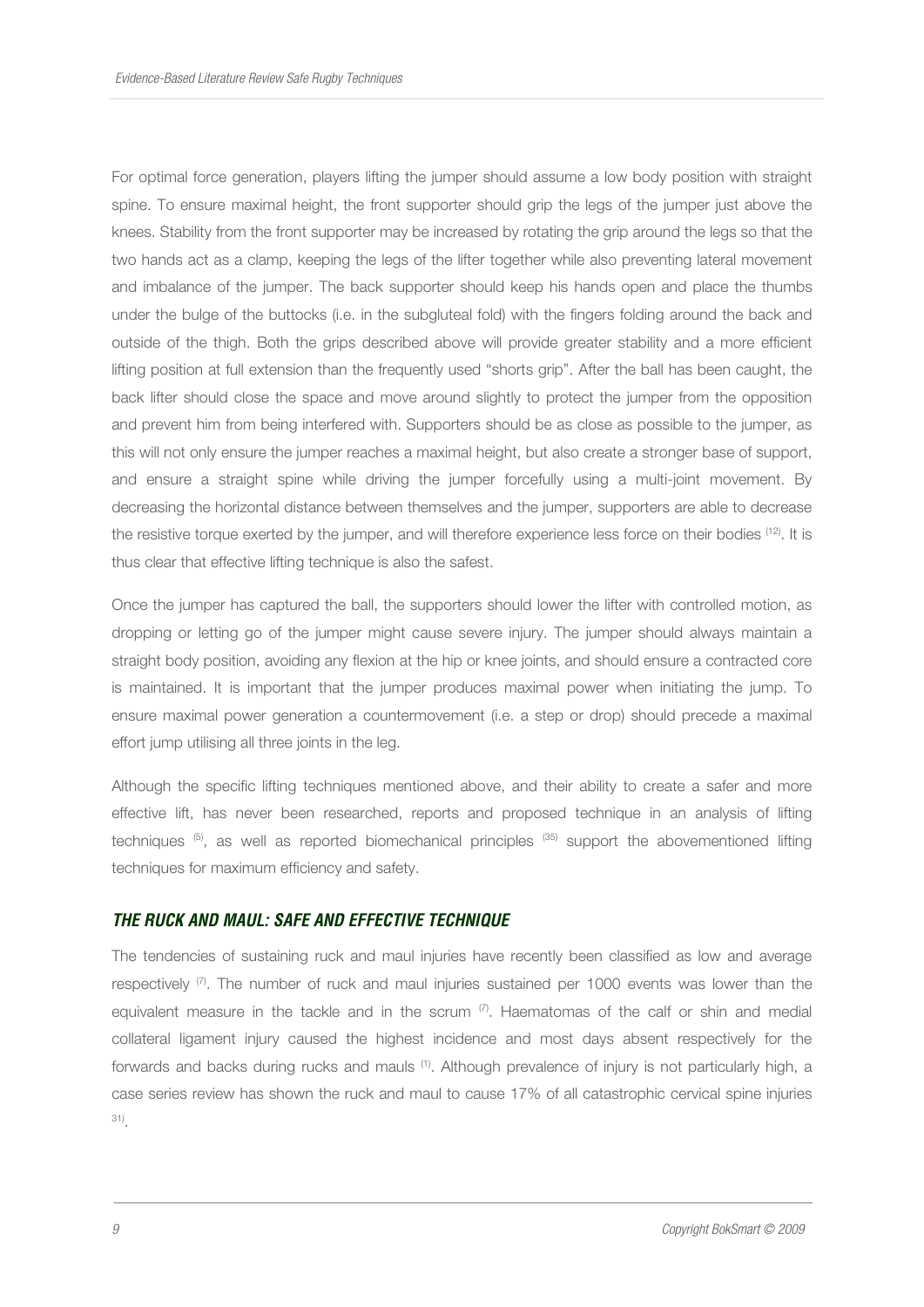The nature of the ruck and maul contributes to various possible mechanism of catastrophic cervical injury (26, 31) .

The ruck and maul situation might lead to forced flexion of the neck, either to the ball-carrier or a player at the bottom of a ruck, and head and neck injuries through vertex impacts caused by charging into a mass of players, either to the person charging and making head-first contact or to the person bearing the force of the contact  $(26, 31)$ . Fracture and dislocation may occur from vertex impacts or forced hyperflexion and rotation similar to the mechanism described in the other contact phases of the game  $^{26, 31}$ .

Players joining the ruck, which is formed once "one or more players from each team, who are on their feet, in physical contact, close around the ball on the ground" (16), should, according to law 16, "have their head and shoulders no lower than the hips". A strong effective technique with straight neutral spine with natural lordosis, face-up, shoulders above the hips and strong base of support will assist the necessary force production to clear opposition players off the ball and stability to stay on the feet, thus ensuring a fast and effective ball availability for the scrumhalf. A straight neutral lumbar, thoracic and cervical spine are recommended due to the increased stability of the spine in this position (12, 22, 27, 28). The strongest position of the spine is essential in force production and injury prevention. Although players should be coached not to charge into rucks head-first, the risk of vertex impacts around the ruck situation should always be reduced by keeping the face up, as this avoids the risk of vertex impacts with a forward flexed cervical spine, which has been shown to be a very vulnerable position  $(11, 27)$ . The above recommendations apply to defending players entering the ruck situation and attacking players securing the ball. Players going off their feet or entering the ruck with their shoulders below the hips will not only be less effective at driving opposition players off the ball, but also cause their team to be penalised as this is a transgression of the laws of the game.

The fundamental difference between the ruck and a maul is that "all players involved must be caught in or bound to the maul and must be on their feet" (16). The abovementioned principles of safe position in the ruck situation thus also applies to the maul. In the maul situation, the ball carrier, who remains on his feet, is also at risk when he remains facing his opposition with his head-down (26). Players should be encouraged to, when held in a tackle, turn their back towards the opposition, as this action will enhance ball retention rate <sup>(23, 38)</sup> and safety when the maul is formed. This example once again demonstrates that safe rugby is effective rugby.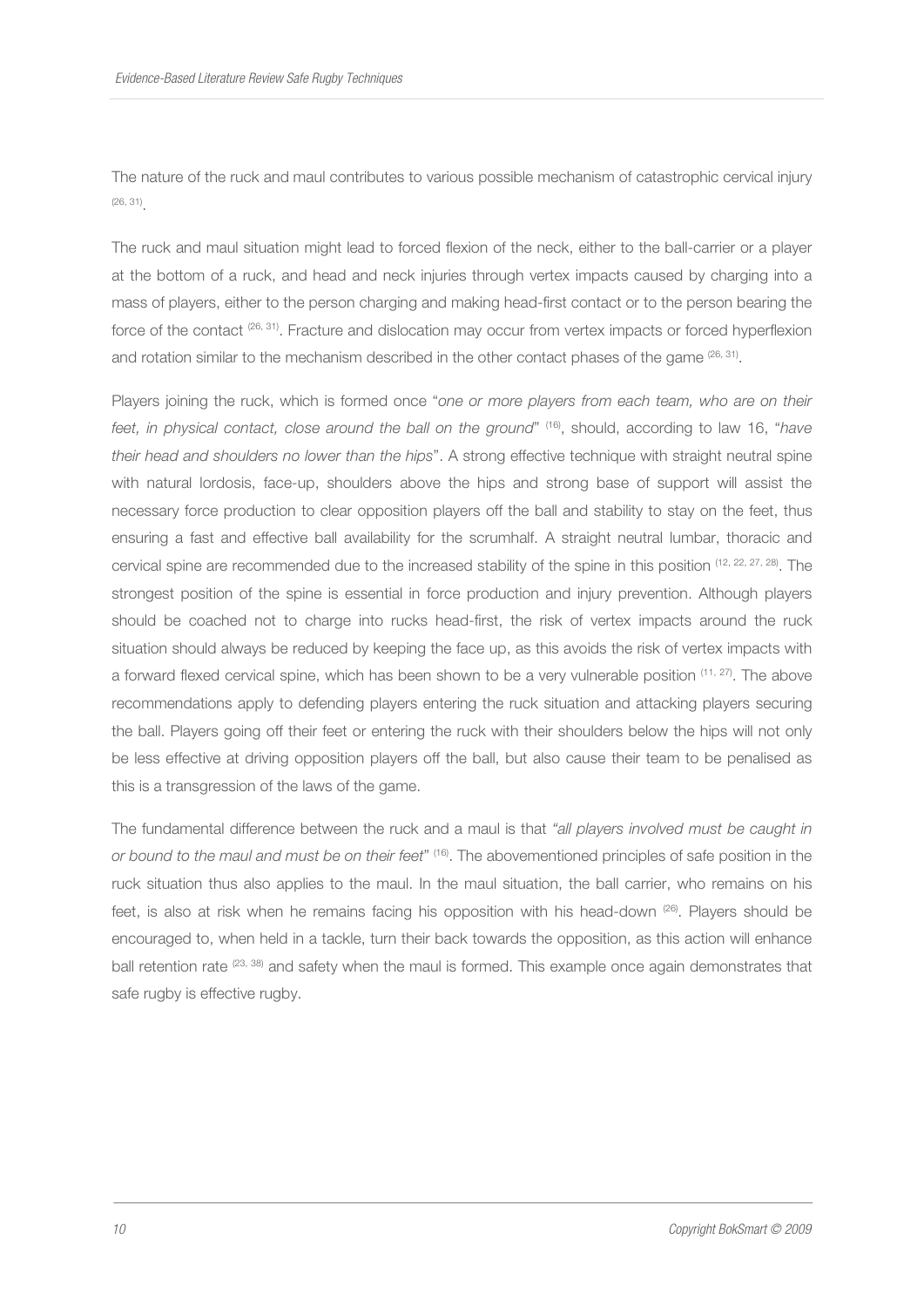# **AUTHOR'S BIOGRAPHY**

Michael Posthumus is a PhD student at the UCT/MRC Research Unit for Exercise Science and Sports Medicine, the Department of Human Biology, Faculty of Health Sciences, University of Cape Town, South Africa.

## **REFERENCES:**

- 1. BROOKS, J.H.M. KEMP, S.P.T. Recent trends in rugby union injuries. Clinics Sports Med. 27:51 – 73. 2008.
- 2. BROOKS, J.H.M., C.W. FULLER, S.P.T. KEMP, D.B. REDDIN. Epidemiology of injuries in English professional rugby union: part 1 match injuries. Br. J. Sports Med. 39(10): 757 – 766. 2005
- 3. CLARK, D.R., C. ROUX, T.D. NOAKES. A prospective study of the incidence and nature of injuries to adult rugby players. S.A. Med. J. 77:559 – 562. 1990.
- 4. Coaches Information Website. Assessment of Scrumming Performance. Available at: http://cis.myile.com/index.php. Accessed May 26, 2008
- 5. Coaches Information Website. An Analysis of lifting technique in the rugby lineout. Available at: http://cis.myile.com/index.php. Accessed May 26, 2008
- 6. FULLER, CW. MOLLEY, MG. BAGATE, R. BAHR, J.H.M. BROOKS, H. DONSON, S.P.T. KEMP, P. MCCRORY, A.S. MCINTOSH, W.H. MEEUWISSE, K.L. QUARRIE, M. RAFTERY, P. WILEY. Consensus statement of injury definitions and data collection procedures for studies of injuries in rugby union. Br. J. Sports Med. 41:328 - 331. 2007.
- 7. FULLER, CW., J.H.M. BROOKS, R.J. CANCEA, J. HALL, S.P.T. KEMP. Contact events in rugby union and their propensity to cause injury. Br. J. Sports Med. 41:862 – 867. 2007.
- 8. FULLER, C.W. Managing the risk of injury, Clin. J. Sport Med. 17(3):182 187. 2007
- 9. GABBETT, T.J. Influence of fatigue on tackling technique in rugby league players. J. Strength Cond. Res. 22(2): 625 – 632. 2008.
- 10. GARRAWAY, W.M., A.J. LEE, D.A. MACLEOD, J.W. TELFER, I.J. DEARY, G.D. MURRAY. Factors influencing tackle injuries in rugby union football. Br. J. Sports Med. 33:37 – 41. 1999.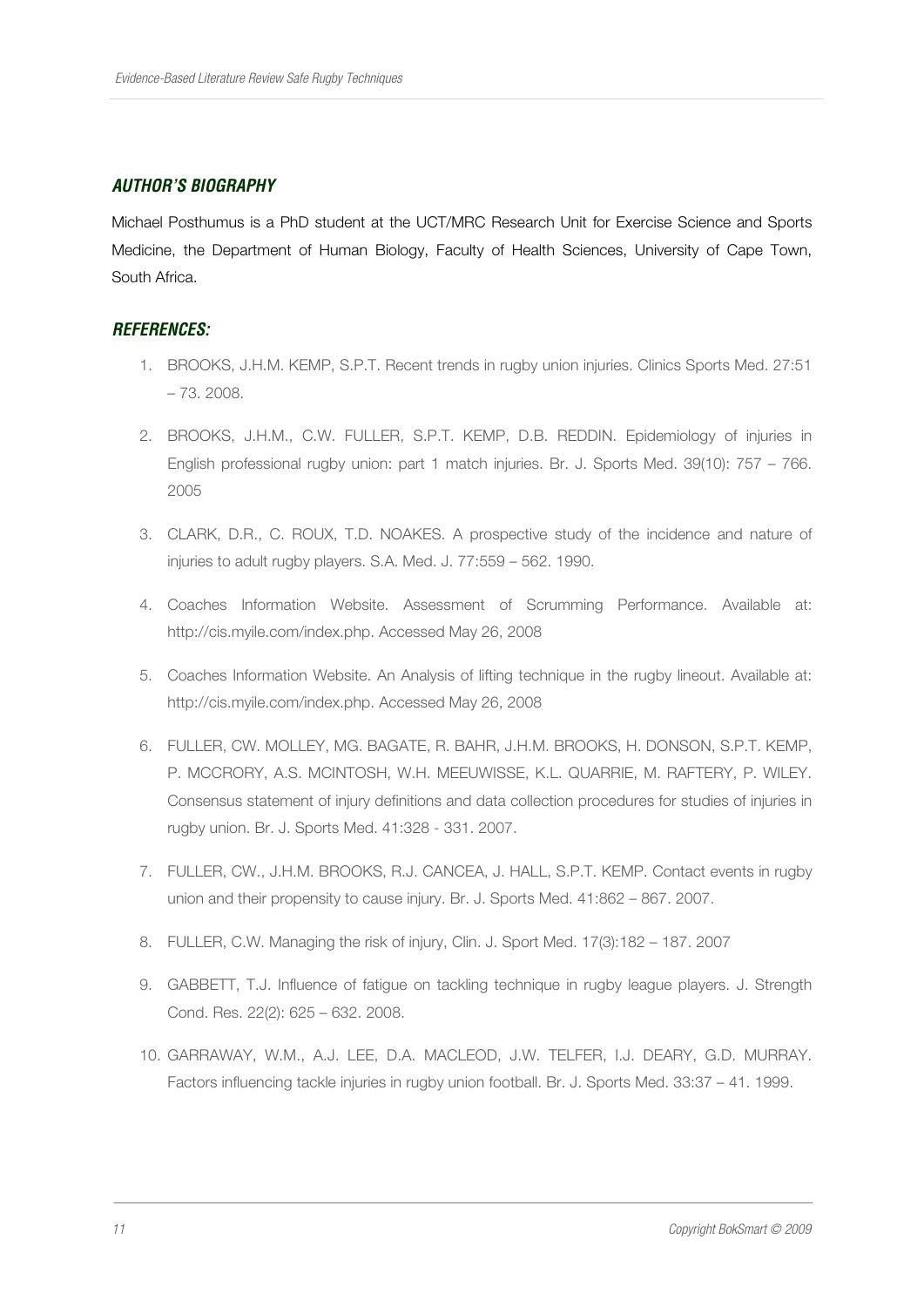- 11. GUNNING, J.L., J.P.CALLAGHAN, S.M. MCGILL. Spinal posture and prior loading history modulate compressive strength and type of failure in the spine: a biomechanical study using a porcupine cervical spine model. Clin. Biomech. 16(6):471 – 480. 2001.
- 12. HARMAN, E. The Biomechanics of resistance exercise. In: Essentials of strength and conditioning. T.R. BEACHLE, R.W. EARLE ed. Champaign, IL: Human Kinetics, 2000. pp. 25 – 55.
- 13. HECK J.F., K.S. CLARKE, T.R. PETERSON, J.S. TORG, M.P. WEIS. National athletics trainers' association position statement: Head-Down contact and spearing in tackle football. J. Athletic Training. 39(1):101 – 111. 2004.
- 14. HODGE, K.P. Spinal injuries in rugby scrums. Res. Papers Physical Edu. 2(4):82. 1980.
- 15. International Rugby Board (IRB). About IRB organisation. Available at: http://www.irb.com/aboutirb/organisation/index.html. Accessed June 2, 2008.
- 16. International Rugby Board (IRB). IRB Playing charter (IRB rugby rules) 2008 Edition. Available at: http://www.irb.com/mm/Document/LawsRegs/0/COMPLETELAWS\_4809.pdf. Accesses June 2, 2008.
- 17. JONES, N.M.P. S.D. MELLALIEU, N. JAMES, J. MOISE. Contact area playing styles of northern and southern hemisphere international rugby union teams. In: Performance Analysis of Sport VI. P. O'DONOGHUE, M. HUGHES, ed. Cardiff, UWIC, 2005. pp. 114 - 119
- 18. KERR, H.A.. C.M. CURTIS, L.J. MICHELI, M.S. KOCHER, D. ZURAKOWSKI, J.H.M. BROOKS, S.P.T. KEMP. Collegiate rugby union injury patterns in New England: A prospective cohort study. Br. J. Sports Med. Doi:10.1136/bjsm.2007.034551
- 19. KEW, T., T.D. NOAKES, A.N. KETTLES, R.E. GOEDECKE, D.A. NEWTON, A.T. SCHER. A retrospective study of spinal cord injuries in Cape Province rugby players, 1963-1989. S.A. Med. J. 80:127 – 133. 1991.
- 20. MACINTOSH, A.S., P. MCCRORY. Preventing head and neck injuries. Br. J. Sports Med. 39:314 – 318. 2005.
- 21. MACINTOSH, A.S., P. MCCRORY, C.F.FINCH, R. WOLFE. Head, face and neck injury in youth rugby: incidence and risk factors. Br. J. Sports Med. Doi: 10.1136/bjsm.2007.041400. 2008.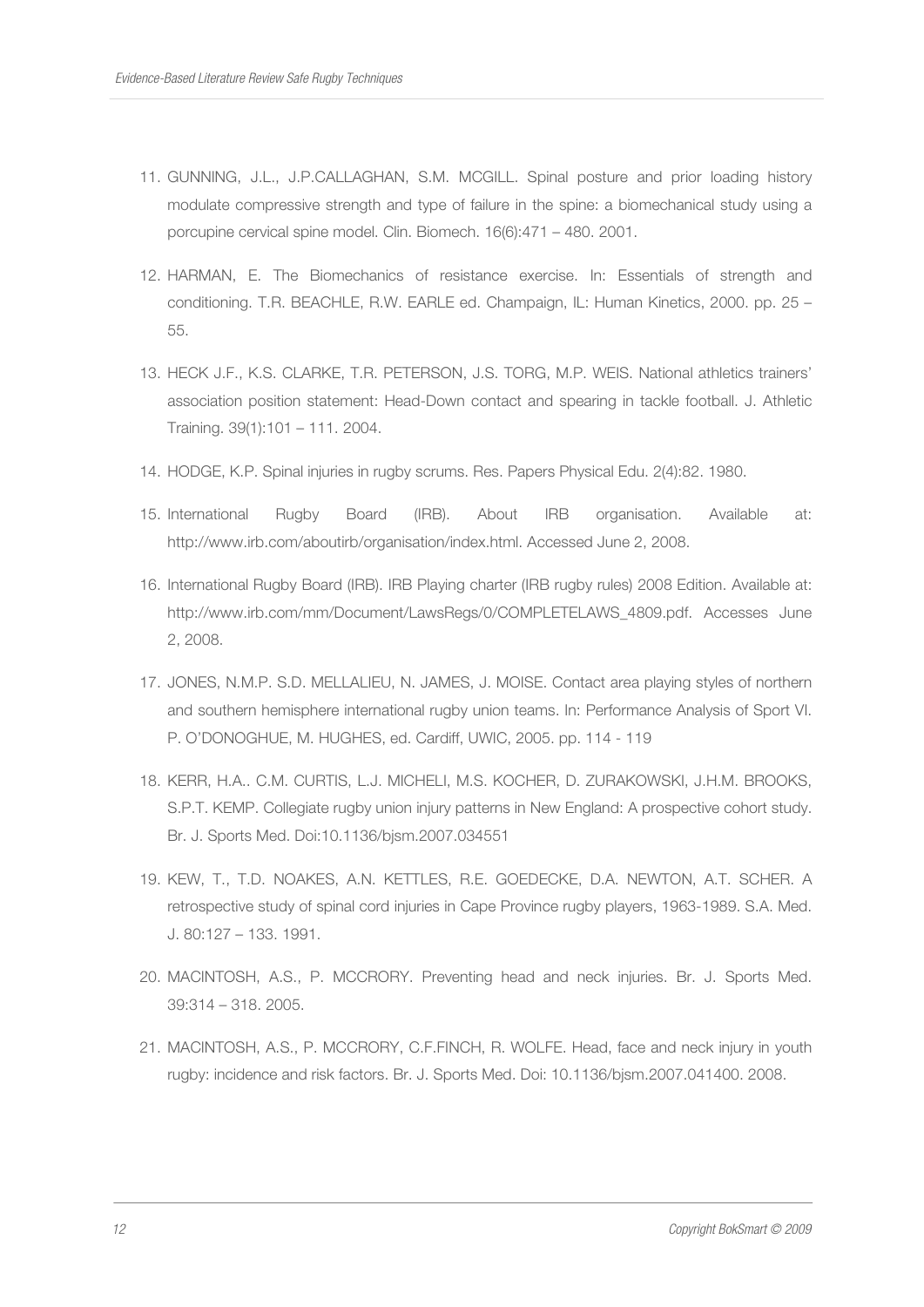- 22. MCGILL, S.M. The influence of lordosis on axial trunk torque and trunk muscle myoelectric activity. Spine. 17(10):1187 – 93. 1992.
- 23. MCKENZIE, A.D., D.J. HOLMYARD, D. DOCHERTY. Quantitative analysis of rugby: factors associated with success in contact. J. Human Movement Studies. 17:101 – 113. 1989.
- 24. MILLBURN, P.D. The kinetics of rugby union scrummaging. J. Sports Sciences. 8:47 60. 1990
- 25. MILLBURN, P.D. Biomechanics of rugby union scrumming. Sports Med. 16(3):168 179. 1993.
- 26. NOAKES, T.D., M. DU PLESSIS. Rugby without risk: A practical guide to the prevention and treatment of rugby injuries. Pretoria: Van Schaik, 1996.
- 27. OKTENOGLU, T., A.F. OZER, L.A. FERRARA. Effects of cervical spine posture and axial load bearing ability: a biomechanical study. J. Neurosurg. 94(1 Suppl):108 – 114. 2001.
- 28. PATWARDHAN, A.G. R.M. HAVEY, A.J. GHANAYEM, H. DIENER, K.P. MEADE, B. DUNLAP, S.D. HODGES. Load-carrying capacity of the human cervical spine in compression is increased under a follower load. Spine. 25(12):1548 – 1554. 2000.
- 29. QUARRIE, K.L. WILSON, B.D. Force production in the rugby union scrum. J. Sports Sciences. 18:237 – 246. 2000.
- 30. QUARRIE, K.L. J.C. ALSOP, A.E. WALLER, Y.N. BIRD, S.W. MARSHALL, D.J. CHALMERS. The New Zealand rugby injury and performance project. VI. A prospective cohort study of risk factors for injury in rugby union football. Br. J. Sports Med. 35:157 – 166. 2001.
- 31. QUARRIE, K., C. CANTU, J. CHALMERS. Rugby Union Injuries to the Cervical spine and Spinal Cord. Sports Med. 32(10):633 - 653. 2002.
- 32. QUARRIE, K.L., S.M. GIANOTTI, W.G. HOPKINS, P.A. HUME. Effect of a nationwide injury prevention programme on serious spinal injuries in New Zealand rugby union: ecological study. Br. Med. J. doi:10.1136/bjm.39185.605914.AE.
- 33. QUARRIE, K.L., W.G. HOPKINS. Tackle injuries in professional rugby union. Am. J. Sports Med. DOI: 10.1177/0363546508316768. 2008.
- 34. ROUX, C.E. R. GOEDECKE, G.R. VISSER, W.A. VAN ZYL, T.D. NOAKES. The epidemiology of schoolboy rugby injuries. S.A. Med. J. 71:307 – 313. 1987.